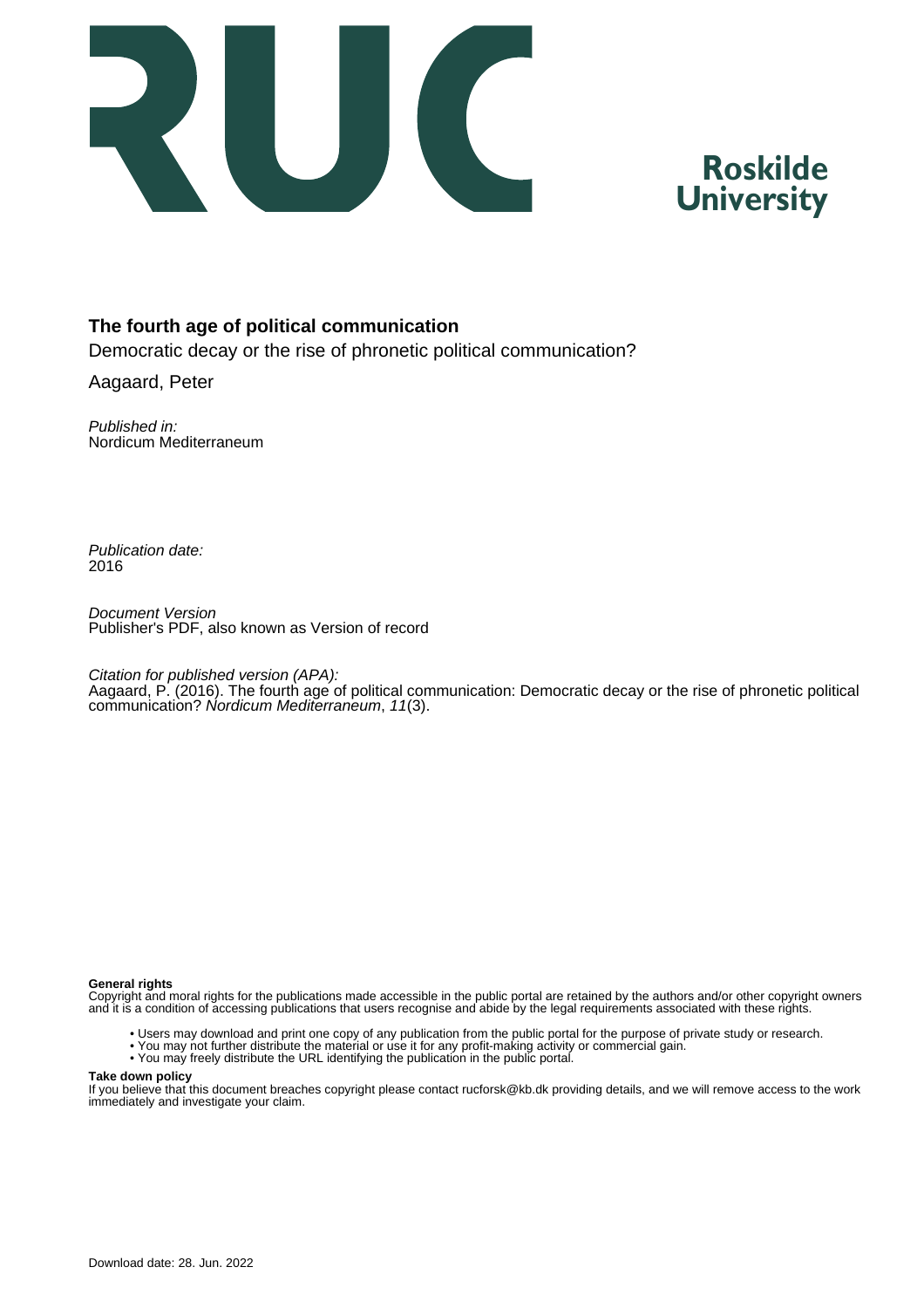#### **Introduction**

In the fourth season of the television-drama "House of Cards" digitization plays a vital role for the political communication with the public as well as the struggle between the political opponents involved in the presidential election campaign. "House of Cards" presents a rather dystopic scenario, where policy professionals help resourceful political actors to hijack and manipulate the public debate.

The role of policy professionals (lobbyist, public affairs consultants, communication and media advisers etc.) has become vital, in what have been called the fourth age of political communications (Blumer, 2013) (See table 2). An explosion of different digital media platforms, an overload of information, and communication in networks as a supplement to hierarchies characterize the fourth age. Both traditional mass media and social media are subjected to mediatization, and thereby become dominated by the logic of news media (Blach-Ørsten, 2016).

In the public sphere medialized political communication has become vital to the power play among different actors, and the agenda setting of policy professionals have transformed the public sphere into an arena for influence in itself. The result has been the emergence of a system of *privileged pluralism* among organized interests (Binderkrantz, Christiansen, & Pedersen, 2015). Today we have a mediatized form of democracy, where the state, organized interests and the fragmented public sphere interact and create channels of influence that mainly the privileged few among political actors benefits from.

Today the public sphere is highly fragmented in different, interconnected spheres of public awareness, media platforms, audiences, and agendas. It is an *ecosystem*, with niches inhabited by a broad range of more or less professionalized political organizations (Mazzoleni & Schulz, 1999). The ability to nurse your niche – or to create niche legitimacy, through social and mass media – is increasingly a challenge for political organization. Only the elite among political actors can be expected to have the resources to participate in the emerging data-driven form of political communication we see today. That may very well limit the amount of voices and views in the public debate to the professionalized and wellorganized.

In general we know very little about the effects of the newest media development (Bennett & Iyengar, 2008: 716). There is a huge need to study how the mix of mediatization and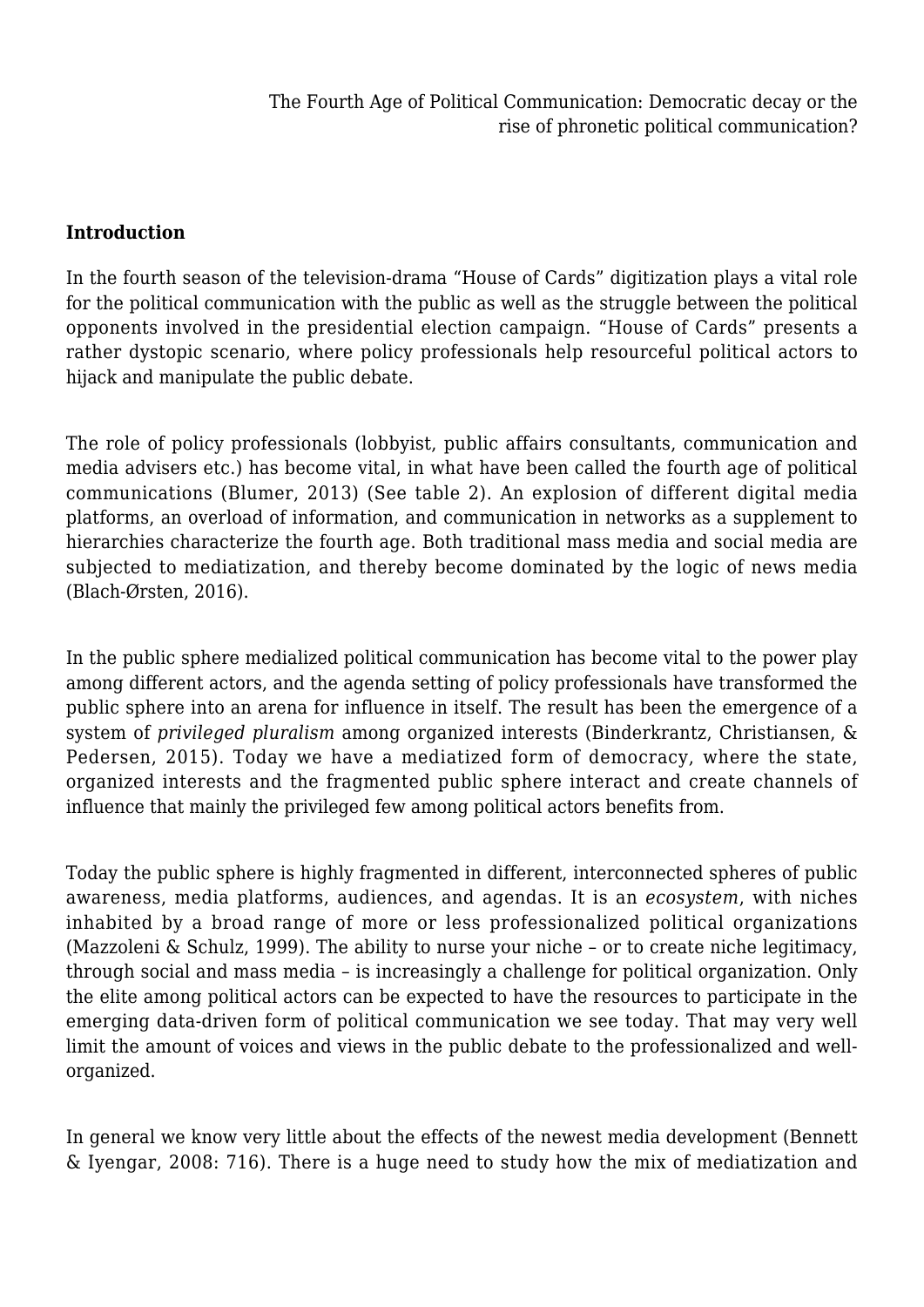digitization affect public debate and democracy. The purpose of the paper is partly to explore and discuss how mediatization and digitization becomes vital to and transforms the praxis of political communication – and partly to discuss how the stance of policy professionals is vital for creating an informed and democratic public debate. So the paper asks the following research question: How does the role of policy professionals become essential in the fourth age of political communication? And how can policy professionals play a constructive role in the creation of an informed public debate?

In the next section I will frame digitization, (policy) profession and mediatization as institutional logics (Friedland & Alford R., 1991; Thornton, Ocasio, & Lounsbury, 2012). Institutional logics is defined as "the socially constructed, historical patterns of cultural symbols and material practices, including assumptions, values, and beliefs" (See also Meyer & Hammerschmid, 2006; Reay & Hinings, 2009; Thornton et al., 2012: 2). Logics have a symbolic or ideational side as well as a material side, concerning praxis (Thornton et al., 2012). After the theory section I will present and critically discuss the characteristics of mediatization and digitization. Then I will discuss the role of policy professionals in the creation of a new form of political communication, which is shaped by practical wisdom and ethical orientation. A final section concludes.

### **Theory: Institutional logics**

Contemporary, pluralistic societies can be described as consisting of "dependent but partly autonomous institutional spheres of thought and action" (Olsen, 2006: 16). These spheres are "partly supplementing and partly competing" (ibid: 17). These institutional spheres can also be described as different institutional logics operating at the macro level of society (Friedland & Alford R., 1991). But the logics can also be found at the meso and micro level of society. Here institutional logics focus the attention of actors "on particular features of the organizations" as well as the environment (Thornton et al., 2012: 18). In this way, institutional logics constitute the social identities and behavior of actors.

When macro-institutional settings transform due to the supplementation or competition between institutional logics, the change directly affects the performance of the actors inside organizations. Macro-logics are transformed to the meso- and micro-levels of organizations through new requests for accountability, shifts in market conditions, increased innovation pressure, or new demands for political control, new legislation, or new normative environments.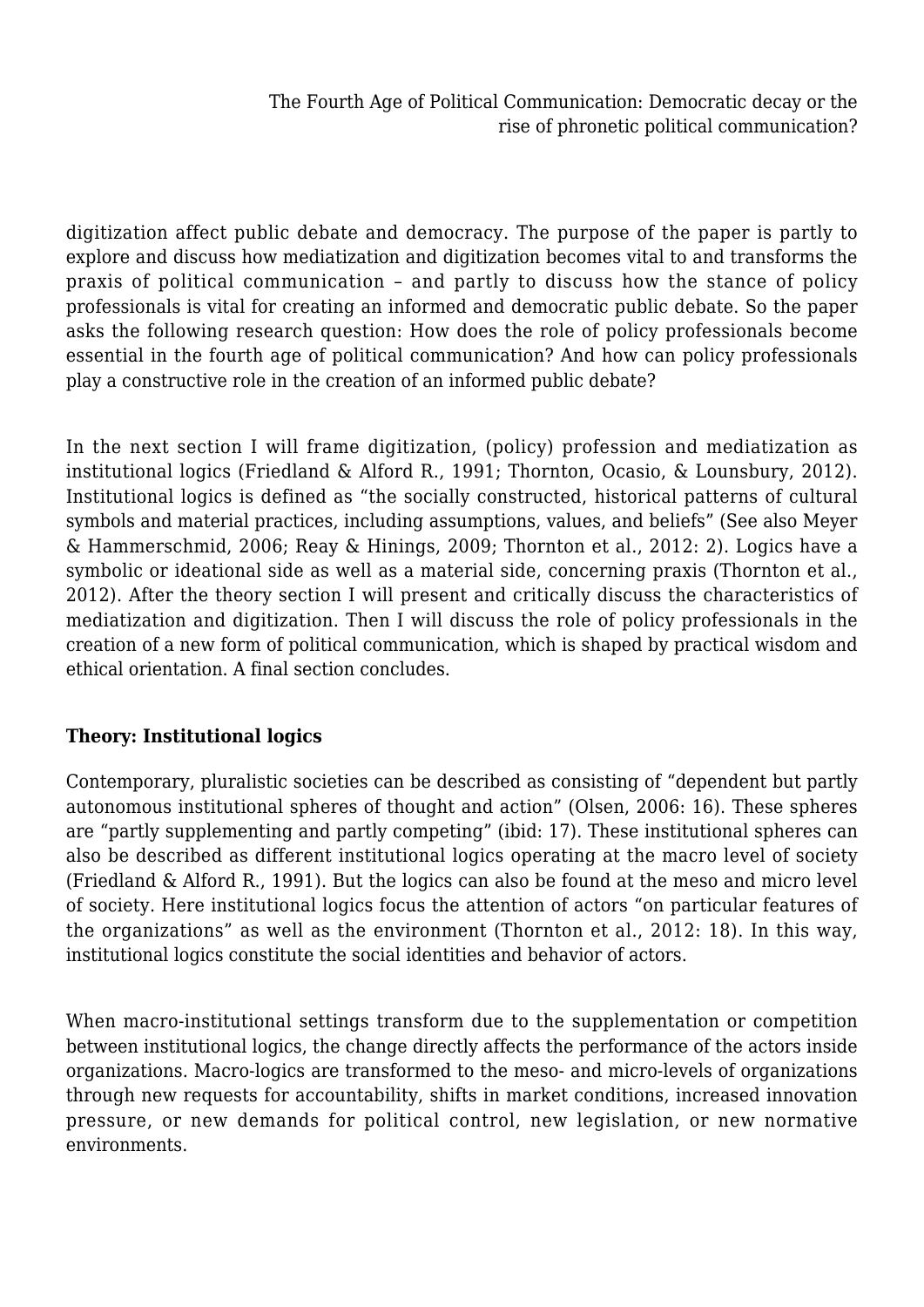Institutional logics contain enough contradictions to conflict. In the field of political communication policy professional may oppose data driven campaigns to the extent data specialist would recommend. Especially praxis-oriented policy professionals would usually distrust algorithms and be skeptical towards formal method (Kahneman & Klein, 2009: 523). Data specialist may oppose mediatization, because more significant features like long time economic development much better predict voter behavior than the media hype created around current events and scandals.

These contradictions exist, but according to the institutional logics perspective contradictions is not the same as insuperable dichotomies. This means that the contradicting logics can also be combined or mixed in praxis (Pache & Santos, 2010). They can supplement each other.

Three different institutional logics are relevant in this paper (See table 1): The logic of mediatization, the logic of digitization and the logic of profession.

|                       | Logic of mediatization                                      | Logic of<br>digitization                                                                           | Logic of profession                                           |
|-----------------------|-------------------------------------------------------------|----------------------------------------------------------------------------------------------------|---------------------------------------------------------------|
| Material<br>praxis    | Communication -<br>mass, network,<br>mobile, online/offline | Collecting data,<br>surveillance,<br>auditing,<br>processing data<br>through digital<br>technology | Interaction with<br>leaders, citizens,<br>peers, stakeholders |
| Symbolic<br>praxis    | Aesthetics in drama,<br>performance,<br>framing.            | Futuristic,<br>progress, upscaling qualifications                                                  | Expertise,                                                    |
| Actor<br>identities   | Journalists, editors,<br>media advisors                     | Data specialist,<br>engineers, statistic<br>specialist                                             | Professionals of<br>praxis, experts,<br>advisers, consultants |
| Source of<br>identity | Publish or perish,<br>communication skills                  | Natural science                                                                                    | Association with<br>quality of craft.<br>Personal reputation  |

Table 1: Three institutional logics that shapes political communication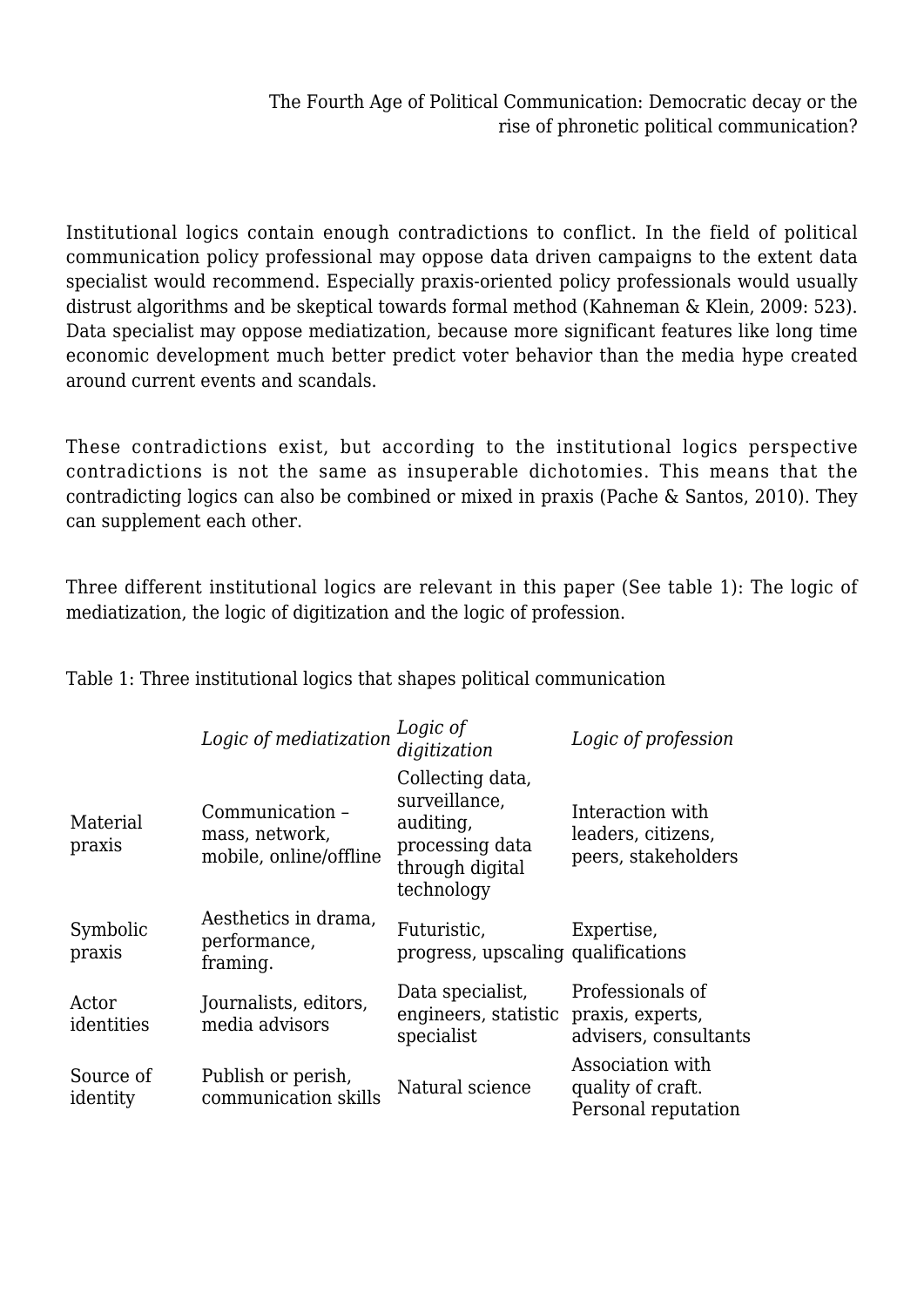Type of system Communication system Digital, sensoric system Professional association, guild

While profession has a long history in Western countries (Friedland and Alford 1991), digitization and mediatization can be seen as rather new macro-institutional logics that constitutes the public sphere in modern society, due to historical and technological development.

Previously, in the premodern phase (1900-1960), the public sphere was dominated by a centralized party press (See table 2). Political elites communicated directly to a classdivided audience, who were seen as passive participants in the debate of the elites. Later on, in the modern phase (1960-1990) electronical mass media had their breakthrough to the broad national, but still passive audience. Organized interest groups gained more influence by direct participation in governmental decision making. In the post-modern phase (1990- ) party press has declined and increased competition among self-owned media enterprises and media organizations has emerged. A broad range of different political organizations participate in mediated communication: Private enterprises, local based interest groups, public organizations, unions, new political parties, think tanks etc. They are all inclined to engage in a mediatized form of political communication.

As an institutional logic mediatization evolves around personified politics, scandals, conflicts, dramatic events and infotainment (Strömbäck, 2008: 18). Mediatization not only influence politics, but also other forms of institutional macro-logics of modern society, like family, education, religion, etc. (Hjarvad 2016: 18). Mediatization can be viewed as as a partly independent institution of modern society, but also a distinct way of relating and communicating in highly modern societies (Hjarvad, 2016: 45). As such mediatization constitutes the public arena of interaction among different societal domains.

Today we may be standing on the brink of a new *fourth* age of political communication (Blumler 2013). An age still characterized by increased mediatization and professionalization, increased competition for attention and fragmentation of the public sphere (Bennett & Iyengar, 2008: 707). Furthermore, the fourth age is characterized by an explosion of different digital media platforms, an overload of information, and communication in networks as a supplement to hierarchies. Media platforms converge and become interconnected. Traditional mass media and social media are both expected to be subjected to mediatization (Ørsten 2016). But digitization also unfolds its own specific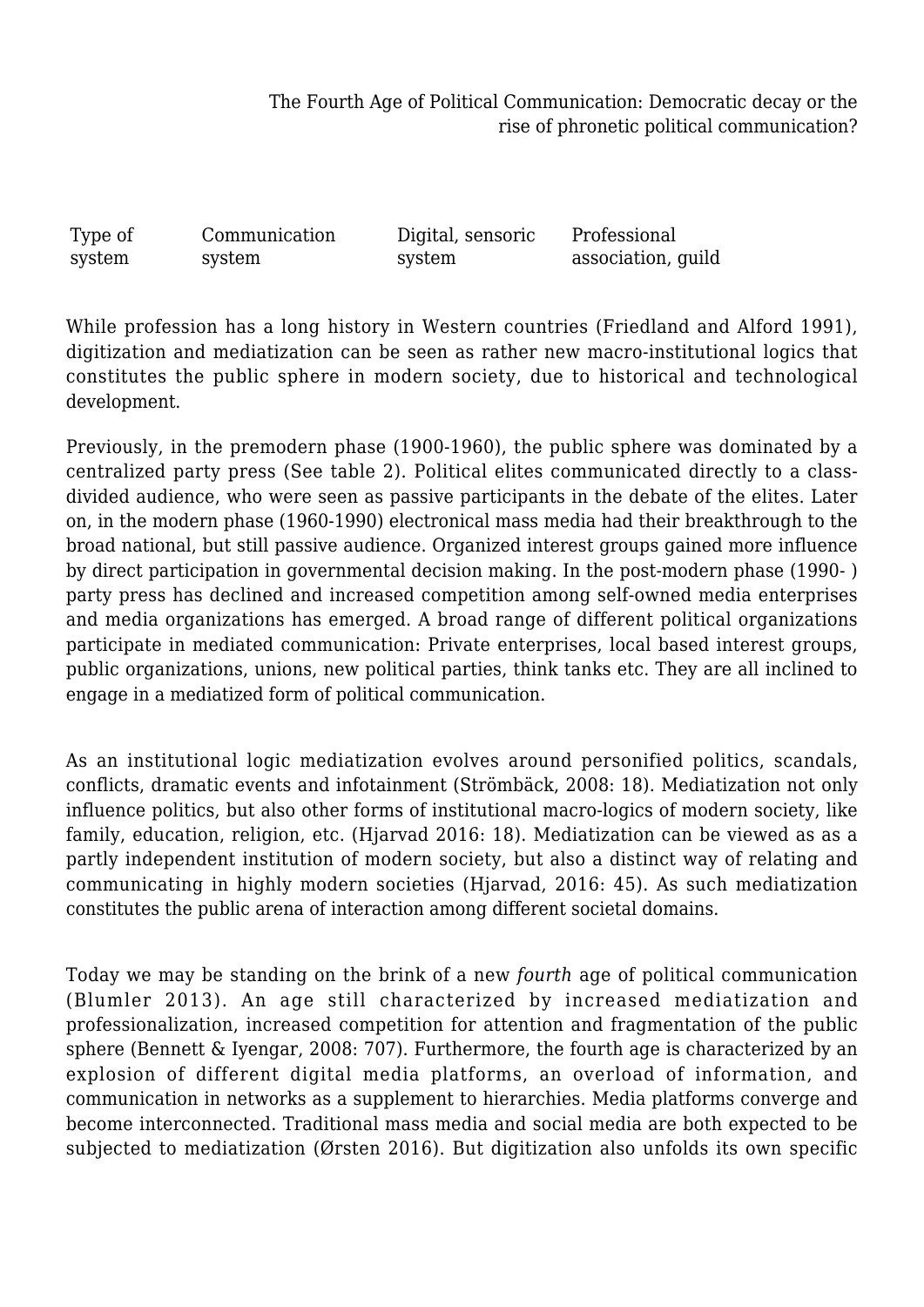symbolic and materials forms of praxis. Symbolic praxis involves a rhetoric framing of digitization as progressive and as the road into a prosperous and upscaled future. Material praxis involved task like collecting data, surveillance and auditing.

In the next two sections the logics of mediatization and digitization will be outlined more thoroughly.

| Phase                       | The public<br>sphere                                                                                       | Recipients                                                            | Media                                                                                                          | Political actors                                                                 | State form                  |
|-----------------------------|------------------------------------------------------------------------------------------------------------|-----------------------------------------------------------------------|----------------------------------------------------------------------------------------------------------------|----------------------------------------------------------------------------------|-----------------------------|
| The<br>premodern<br>phase   | Centralized,<br>party press                                                                                | Passive                                                               | Newspapers,<br>party press                                                                                     | The elite, old<br>political parties                                              | The nation<br>state         |
| The<br>modern<br>Phase      | two-step<br>models<br>emerge                                                                               | Passive                                                               | Breakthrough of<br>mass media, Still<br>party press, state<br>monopoly on<br>electronic media                  | Political parties,<br>organized<br>interests groups                              | The welfare<br>state        |
| The late<br>modern<br>phase | Increased<br>fragmentation,<br>mediatization                                                               | as an<br>citizen.                                                     | Passive, seen Privatization of<br>media, dying party<br>individualized press, increased<br>professionalization | Elites isolated in<br>'Bermuda<br>triangles'<br>increased<br>professionalization | The<br>competition<br>state |
| A fourth<br>phase?          | Interactivity,<br>continued<br>fragmentation,<br>mediatization,<br>algorithms<br>shape public<br>awareness | Increasingly<br>active, but<br>still<br>individualized digital media. | Stagnation of<br>mass media,<br>emergence of                                                                   | Everyone collects<br>data                                                        | The digital<br>state        |

Table 2: Overview of the different phases of political communication development

### **Mediatization and the distorted public debate**

We live in a mediatized world. No part of society escape mediatization: politics, religion, private business, art, family life etc. When it comes to politics mediatization means that media and political actors have a tendency to favor huge events, polarized drama and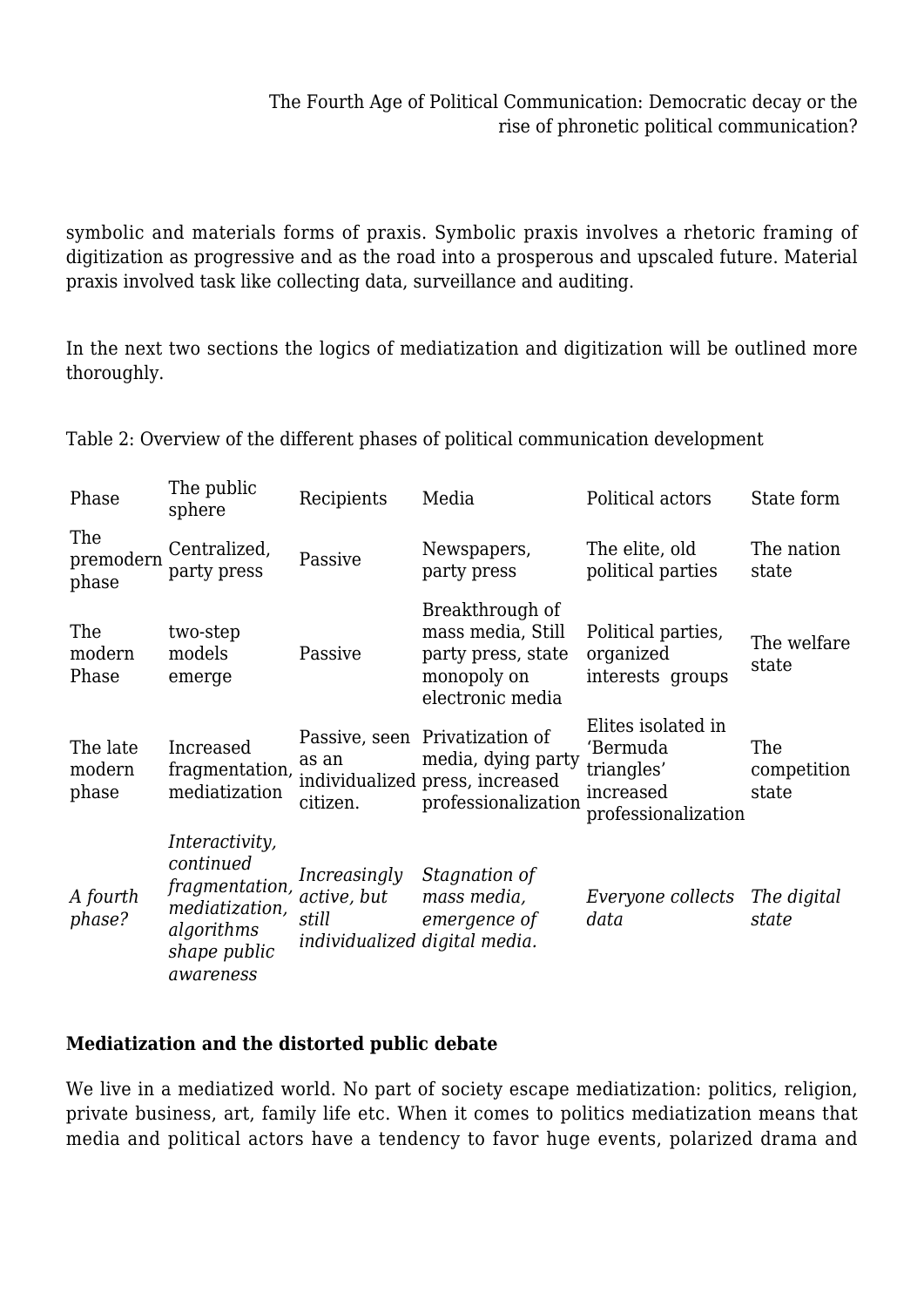personal conflicts. Events like political or administrative scandals would have a tendency to dominate political communication. Complicated stories are neglected, and in general attempts to create rational-critical debate suffer (Strömbäck 2008).

Mediatization means that media has become present everywhere in the administrative and political awareness of the modern state. Some bureaucrats see themselves as chased by the media from case to case or scandal to scandal. Civil servants are pressed to become whistleblowers and unwillingly sources for media stories (Smith, 2015: 71-72).

A range of scholars share this belief and argues that mediatization leads to less autonomy of political actors. Mediatization simply crowd out the logics of political debate and decision making. Strömback (2008) see mediatization as a logic that shapes politics on behalf of the power of politicians and the institutional logic of the state. According to Mazzoleni and Schulz (1999) mediatized politics is politics that has lost its autonomy and has become dependent on the mass media and are shaped by the mass media.

Seen from an institutional logics perspective, the outcome is somewhat different: Instead of crowding out state logic and political decision making, media logic and the political logic integrates – or become mixed. Different logics can very well conflict and crowd out each other, but they can also be combined and mixed. Hjarvad (2016:33) argues that mediatization contains two tendencies: First the independence of the media and creation of media as an institution – and secondly, the integration of the media in other spheres of society. Mediatization is both a macro- structure in the larger society, but also part of the internal structures of organizations. That means that the relations between media and other societal spheres are altered, while the conditions for communication and interaction in late modern societies are changed (ibid: 39). On the other hand mediatization not just changes other societal spheres. Media also adapts to the surrounding world, and other spheres become integrated in the media organizations (ibid: 49).

Actually, politicians can gain influence, if they adopt mediatization. Scandals are reported to be a driving force in the increased bureaucratization and centralization of the state. Scandals are used as a kind of change event, where politicians can decide and implement new bureaucratic standards and rules to prevent new scandals (J. S. Pedersen & Aagaard, 2015). Likewise, a limited amount of resourceful politicians are reported to be able to influence the public agenda with a limited set of subjects (Ørsten 2016: 211). The result is a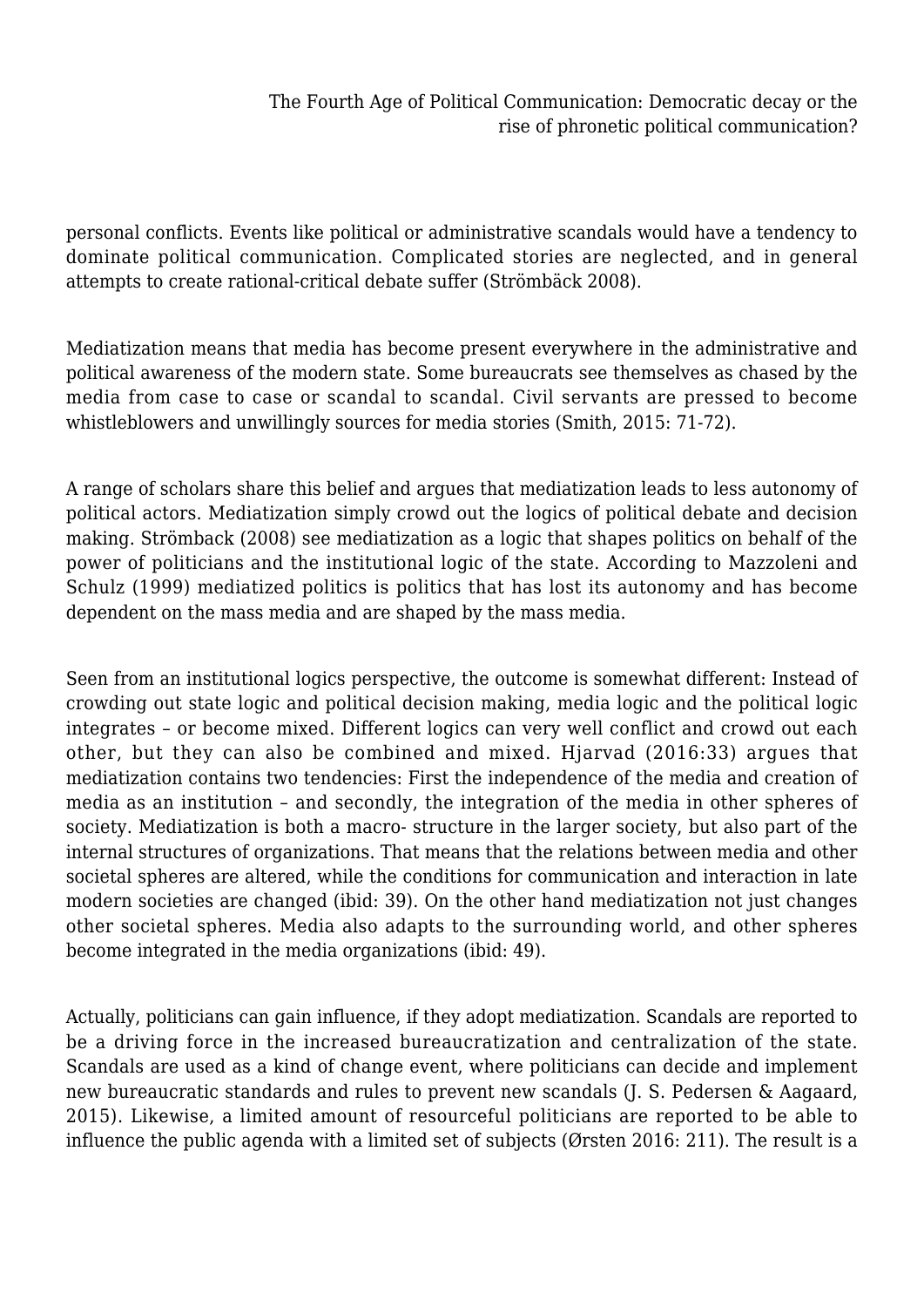centralized or rather elite form of public debate.

Not only bureaucrats and politicians use mediatization. A range of huge, resourceful interest organizations does the same. Resourceful interest organizations are able to trade bits of news-worthy information with attention from the media. This means that the public sphere has become a distinct arena for caretaking of interest, side by side with the neocooperative decision making systems in modern governance, where interest organization participate in formal commissions and councils (Nielsen & Pedersen, 1989; O. K. Pedersen, 2006). In other words, mediatization has led to a state of *privileged pluralism* (Binderkrantz et al 2015).

Mediatization may not crowd-out political decision-making, but it may distort what we believe to be a democratic and informed public debate. Mediatization is often criticized for bringing along a trivialized form of public debate. Professionalized political communication can very well be approached as political marketing or branding (Marsh & Fawcett, 2011), where political actors engage in "permanent campaigns" in their attempt to conquer the public agenda (Bennett & Manheim, 2006: 228). But if political communication is just like selling soap powder, a mediatized form of public debate are deprived important valueorientation and information.

Furthermore, as mentioned above, mediatization tends to centralize the public debate on a smaller set of subjects, suppressing a broader and perhaps more vital public debate in the mass media as well as the social media. Getting attention becomes the hard currency among political actors. This means that mediatization changes the rules of the game, so to speak. Consequently, politicians and political actors must learn these new rules, it they want to obtain and maintain political influence. Those who do not have the resources to learn the rules – or even play the new game, can be expected to lose influence. So, political actors must at least be able to professionalize their political communication, if they what to be taken serious as players of the power game.

Also, as mentioned above, mediatization of social media seems to constitute the general belief that online political communication need to be structured along the lines of network. The networked form of mediatization is interactive. If you are online you are (in theory) able to communicate directly with even central decision makers. That means that political communication relations no longer consist of active communicators on the one side and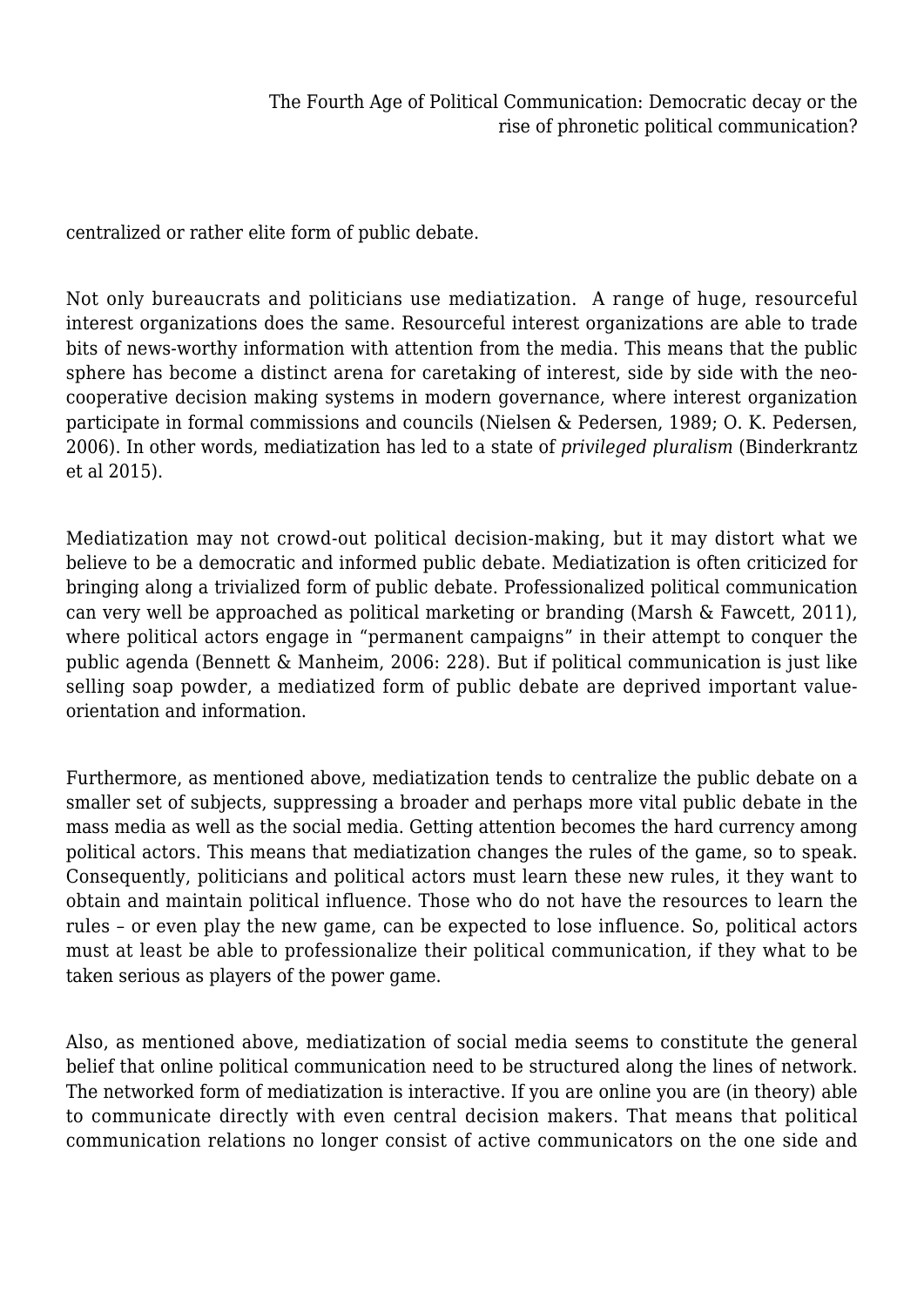passive audiences on the other side. The belief is that the audience becomes active communicators as well. That conceptualization may give us the impression that political communication also follows other structural features of network, like horizontal relations and power symmetry. Public affairs people often preach a similar kind of dialogue based relation to the broader society. They often do so to nurse a societal legitimacy of their organization (Merkelsen, 2007: 271). Public affairs consultants – and political actors in general – may preach interconnectedness, dialogue and interdependency with their constituencies through social media, but highly asymmetrical communication and power play will continuously be the correct characteristic of the political communication we see emerging. Power has always been and can still expect to be present everywhere in political communication. So, though the symbolic praxis of online mediatization draws on metaphors that may rime on increased democratization, the material praxis maintain asymmetrical power relations.

#### **Digitization and the blindness to politics**

Data specialist and statistic specialist constitute and are constituted by digitization as an institutional logic. Datasets, performance scoring, algorithms, evidence based analysis, and intelligent feedback systems materialize the logic in the field of political communication.

Digitization impact political communication in two ways: 1) In the growing use of datamining the strategic planning of political communication – and 2) in the growing use of digital media in political communication.

Digitization provides ranking systems, based on score systems and self-reported data, data on quality, costs, effects, and user-satisfaction. Digital media makes it possible to generate huge sets of data, especially when it comes to the habits and routines, likes and dislikes of the users of digital media. 'Big data' sets gathered through digital media can create almost online data on every part of the media production, on the quality of media content as well as the apparent efficiency of the communication. Digitization has made it possible to gather data on how political actors, like voters correlate with reactions to events like political statements, new laws etc.

This development opens up a whole range of opportunities for the strategic planning of political communication. Not only does the 'permanent campaigns' (Bennett & Manheim, 2006. 228) of political organizations increasingly become data-driven (Nickerson & Rogers,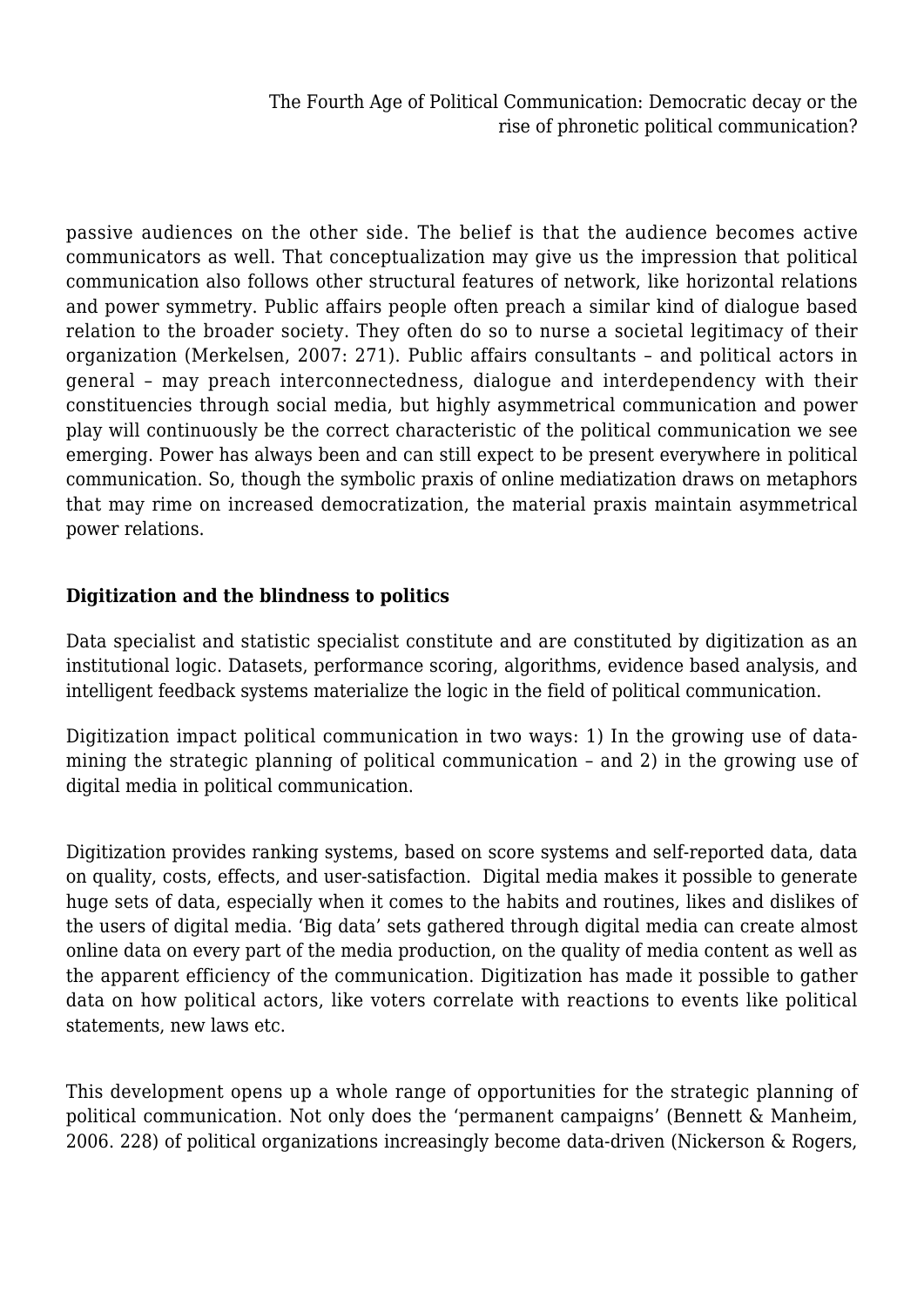2014). Since data makes it possible to compare the detailed preferences of very narrow targeted groups, or even individuals directly, digitization proponents believes that political communication can also become a lot more accountable and efficient. In other words, the big-data hype brings a promise of improved predictability. For example, the huge political parties in the United States bring in skillful analytics to predict voters behavior based on huge data sets (ibid). If political organization in general becomes able to store and data mine huge sets of data on habits, likes and dislikes, policy professionals may also be able to make trustworthy forecast on citizen's attitudes towards policy ideas and future legislation. This improved predictability has the potential to restore the belief in linear effects in political communications.

But the gains cannot just be harvested by political organizations. Digitization creates a need for new capabilities. According to digitization proponent the technology is changing the framework conditions for policy professionals significantly. Policy professionals must now also be good at gathering data on media effects among target groups or purchase specified sets of data from media agencies. Policy professionals must also be good at using digitization strategically. The overall purpose is to improve media management and niche nursing.

Not only can the resourceful political organizations benefit. According to the digitization opponents the prize on algorithm-tools and dataset are expected to drop. So, if citizens embrace digitization, it can significantly subvert societal hierarchies; empower local based interests or even the single citizen. Every skilled and creative citizen can tap data, gain new insight and influence political communication (Whelan, 2012), through the interactivity of social media. Social media has significantly created new ways to communicate. The individual citizen is no longer dependent on strong ties to groups or collectives, like family or corporation, but is able to communicate more flexible and to exploit the weak ties that digital media gives access to (Hjarvad 2016: 53).

The benefits and promises of digitization are probably over-hyped. Though the prize on hardware, software and data-sets can be expected to drop over time, it may still be a very costly affair to actively pursue a digitization strategy in political communication. Adding to this, data-sets not always come in a neat and appropriate form, but are often messy. But the challenges and limits of digitization are even more profound.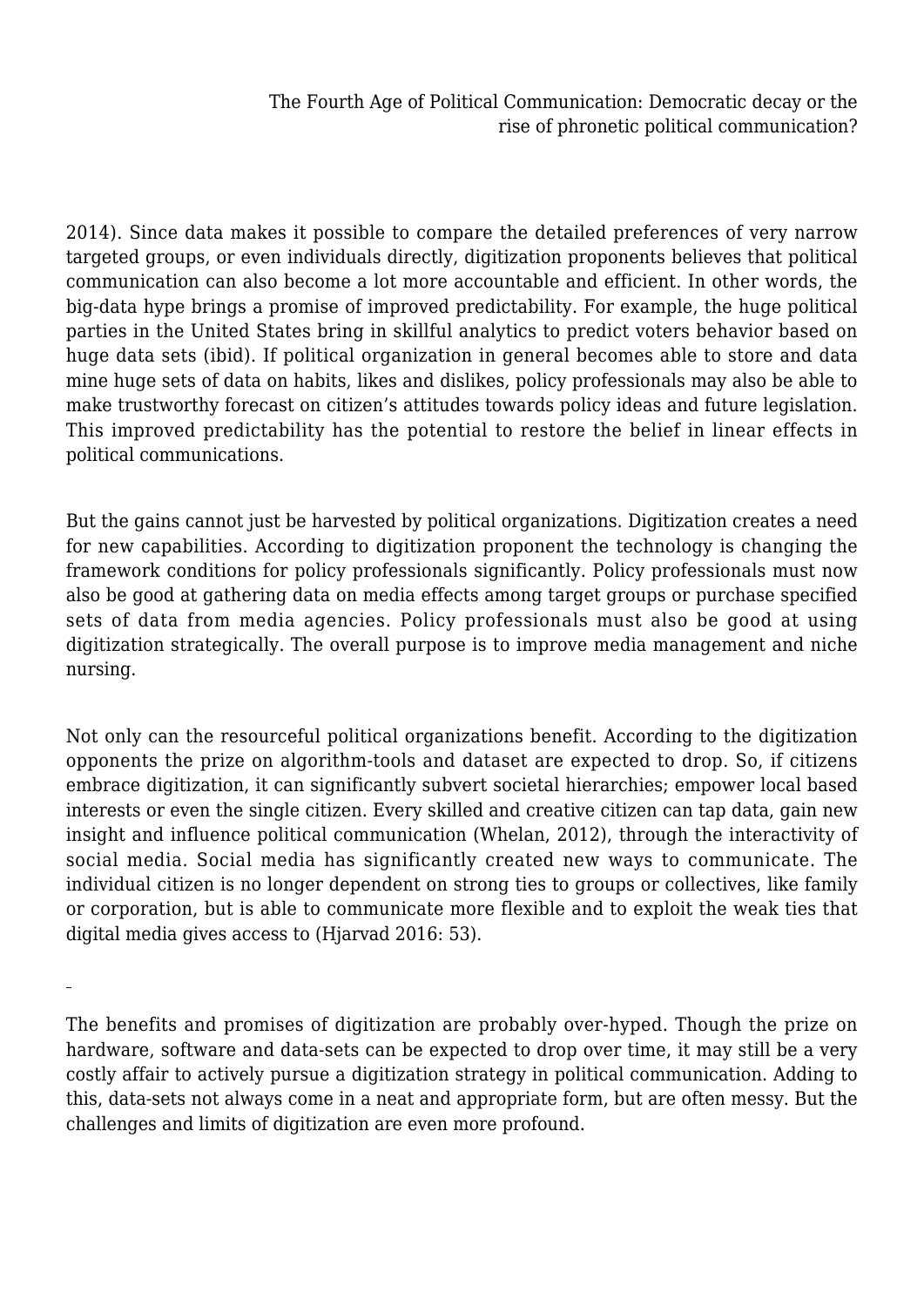Digitization makes it possible for political organizations to put numbers on their own activities. Those numbers can also be communicated externally to gain legitimacy in the eyes of the public. In the public sector this mean that digitization becomes part of a mediatized game of distribution of resources. We already see this as a consequence of the *Program for International Student Assessment (PISA)* among public schools. The PISA testresults can be read as a ranking system among public schools based on the pupils performance. In a mediatized world organizations in extreme statistical position are always good news, though a complicated and not very news-worthy social situation may lie behind the numbers.

When it comes to digital media, digitization not only enables but also disables individuals in their communication. Digital media is built on and structured by pre-programmed algorithms that sets specific preferences and sustain digital interaction. Algorithms – rather than social awareness guide our choices, likes and dislikes on social media. Algorithms increasingly determine what we become aware of on the Internet. Algorithms sustain a networked type of mediatization, based on popularity, ranking, personal recommendations etc. (Hjarvad 2016: 53).

The limitation of numbers and algorithms can also be found in data-driven political campaigns. Though there may be clear advantages of using data in campaigns, data is also clearly limited: "Big data analytics may receive media attention, but its effectiveness is entirely reliant on the strength of more traditional aspect of the campaign. If a campaign does not have effective outreach to voters, then predictive analytics cannot solve that problem" (Nickerson & Rogers 2014:67).

There is a path dependency attached to digitization, based on the quest for an ideal world through quantifiable measures, formal methods and tangible elements. In consequence knowledge is seen as something that can be collected, stored and moved around in a database. This concept of knowledge bring along a belief and quest for causal predictability. It is a concept that thrives in the natural sciences, and it is familiar to the Aristotelian idea of *episteme*, where knowledge is seen as universal and generalized instead of context-bound and specific.

Because of these features there is a form of *scientification* attached to digitization, where the outcome of digitized organizations and societies is seen as hard based facts and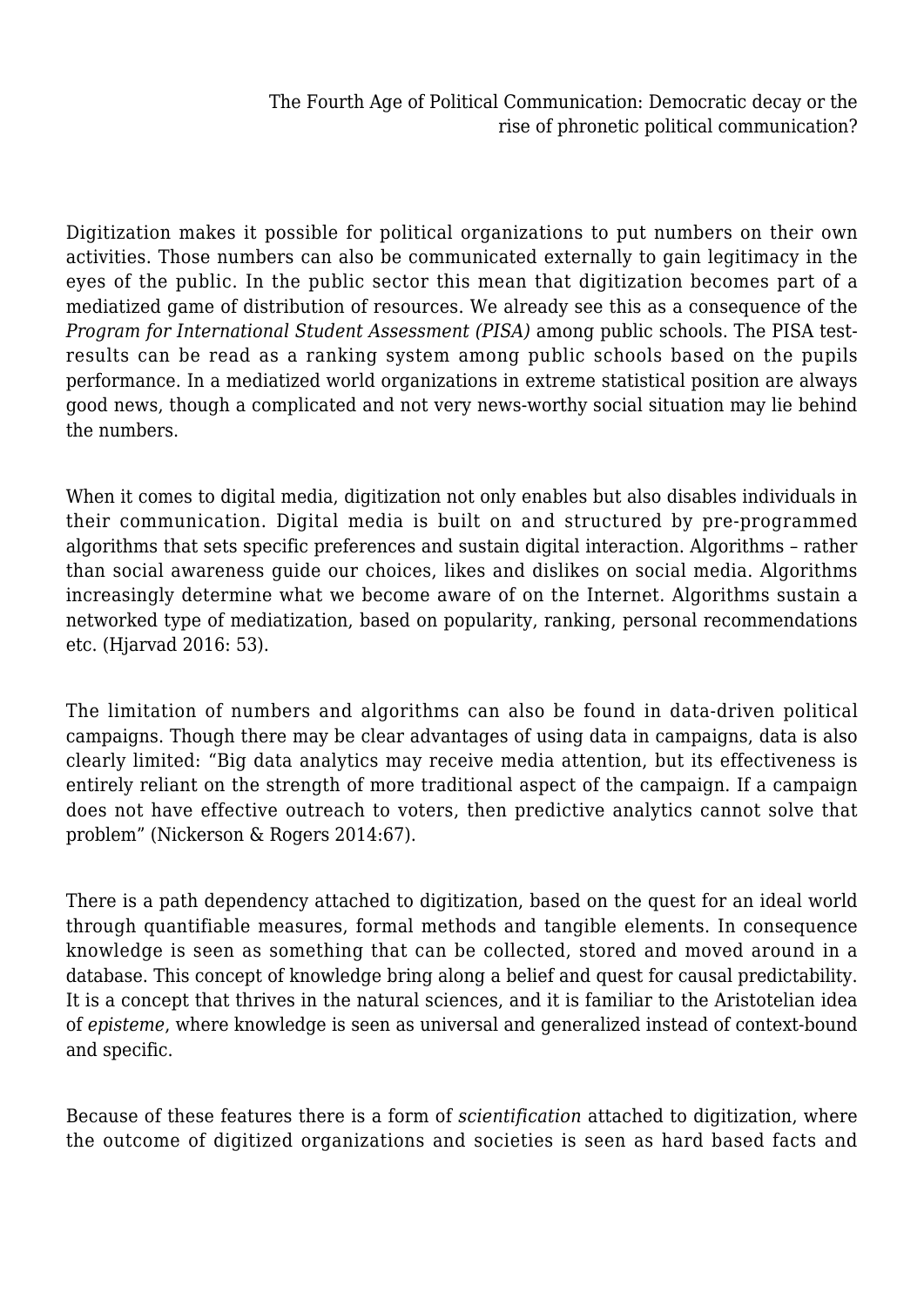evidence, which can hardly be debated in political terms. Similar, interpretations of big data correlations are often presented as scientific evidence for strong causality, though correlations aren't the same as causality (Mayer-Schönberger & Cukier, 2013). This scientification tends to eradicate political and ethical questions from public debate. Digitization may create consistency in counting, in surveillance, in auditing, in categorizing, but it is blind to simple, obvious questions like: Why count? Why surveil? Why popularize? Why categorize?

#### **Discussion: Can policy professionals be the drivers of phronetic political communication?**

Today, it is difficult to comprehend the public sphere as an integrated distinct societal sphere. The public sphere in the age of late modernity is highly fragmented in different, interconnected spheres of public awareness, media platforms, audiences, and agendas. As mentioned in the introduction, the public sphere is best described as an *ecosystem*, with niches inhabited by a broad range of more or less professionalized political organizations (Mazzoleni and Schulz 1999). The ability to nurse your niche – or to create niche legitimacy, through social and mass media – is increasingly a challenge for political organizations.

Political organizations become populated by policy professionals (Esmark, 2012: 162) in the attempt to handle niche nursing. Policy professionals are often highly educated persons with university degrees and/or yearlong expertise from national government administration or media organization. They are typically employed as communication or media advisors, 'spin doctors', editors, public relations or public affairs consultants, lobbyists, etc. – all recognized for their expertise in agenda setting and 'niche nursing'. They know how to influence policy and decision makers and how to 'sell' policy solutions at the right time and place. They are expected to be able to deliver trustworthy facts to decision makers, and to create and nurse networks (Hegelund & Mose, 2014).

They may still not be recognized at the top level of their political organizations as a profession on their own terms, but mediatization clearly elevates awareness of policy professionals in the eyes of the top management of political organizations (Moss, McGrath, Tonge, & Harris, 2012: 58). In general, a profession is characterized by trust in expertise and the quality of crafts in skilled persons (See table 1). Trust is based on reputation maintained in a relational network of peers, associations, guilds or likewise (Thornton et al 2012). So, the judging of true skilled expertise is based on the history of successful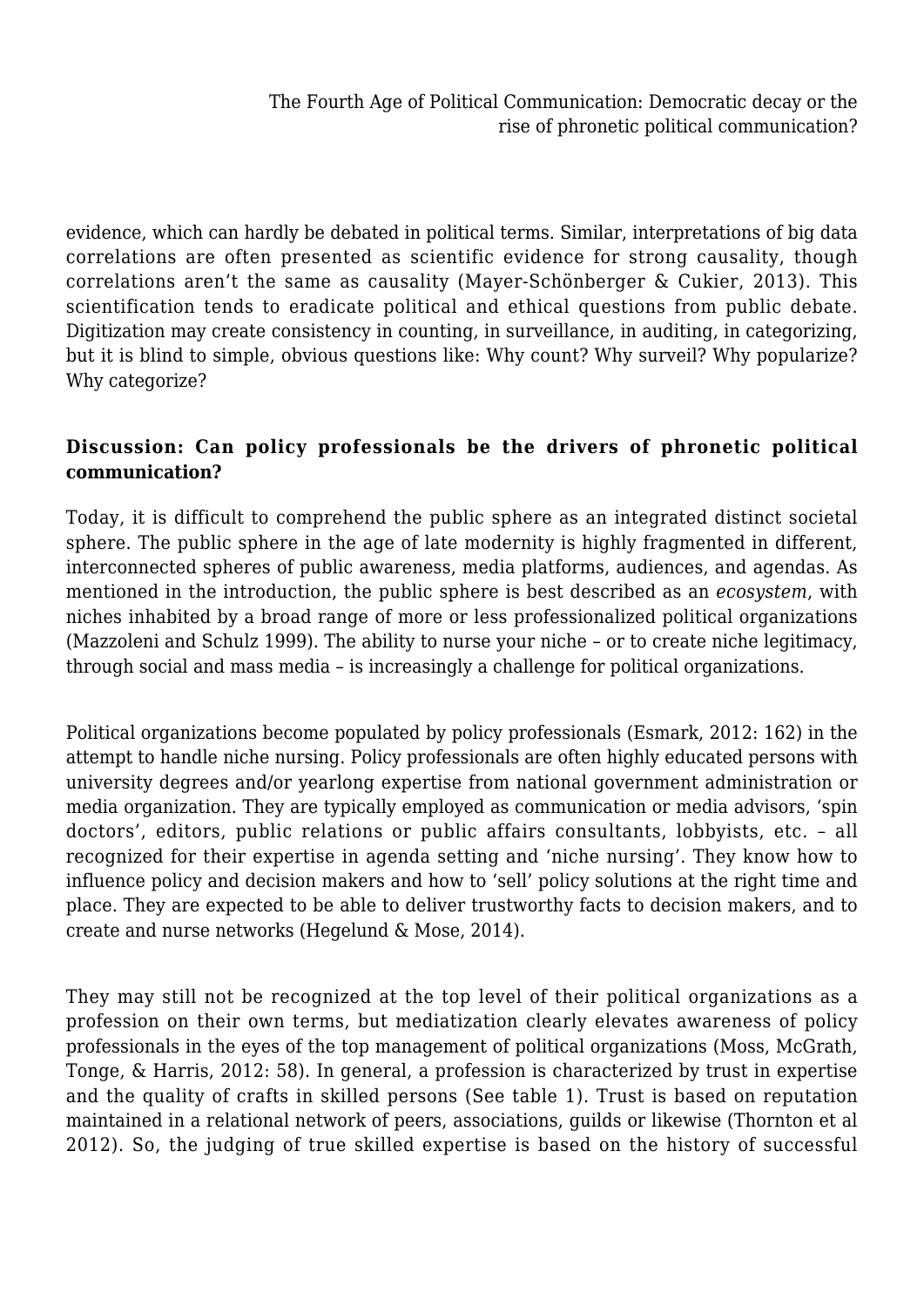outcomes as well as peer judgment. Experts are the ones that are recognized as experts in their profession as skilled at the highest level (Kahneman & Klein 2009: 519). That is also the case, when it comes to policy professionals in political communication.

Often we connect the work of policy professionals with the caretaking of the power interest of elites. Policy professionalism tends to be excluding and preserve political communication for the elite and detach it from the broader public. Likewise professionalized 'niche nursing' may have a tendency to fragment the public sphere. Policy professionals do not nurse the interest of the public, but of political organizations. As the 'hired guns' of elites policy professional may very well make compromises on behalf of a higher ethics that in the long run may undermine an informed and democratic public debate (See for example Tynell, 2014: 321).

Power will always be part of political communication, and policy professionals will always serve the interests of political organizations. But this is not necessarily bad for an informed, democratic public debate. Different political organizations have different – and in general legitimate interest in influencing the public agenda. To put it short: morally speaking – policy professionals can make news, but they cannot fake news.

But policy professionals can play a much more profound and important role. Inherent with the position of a genuine profession also come a more ethical orientation as well as a quest for value based wisdom. To take care of their role in legitimate ways policy professionals must obtain and display practical wisdom (phronesis). Practical wisdom takes account of the contextual circumstances, hereunder the distribution of power. As such it is not objective, but rather a value based form of knowledge, which comes to life as ad a habitual disposition, when actor tries "to do the right thing, at the right time and for the right reason" (Küpers & Pauleen, 2015 (online version): 494). Practical wisdom thus places the experiences of professionals at the centre of attention, and puts practical knowledge and practical ethics into focus (Flyvbjerg, 2006: 371; Nonaka & Takeuchi, 2011: 59). This is clearly an ideal. Professionals may have a tendency to put practical knowledge and ethics into focus. But there is of course no guarantee that such a tendency qualifies to be wisdom.

But the need for professional judgment based on practical wisdom may be rising. When the technological possibilities for data-driven communication are growing, data is no longer what is missing. Numbers and categories do not make much sense in themselves. What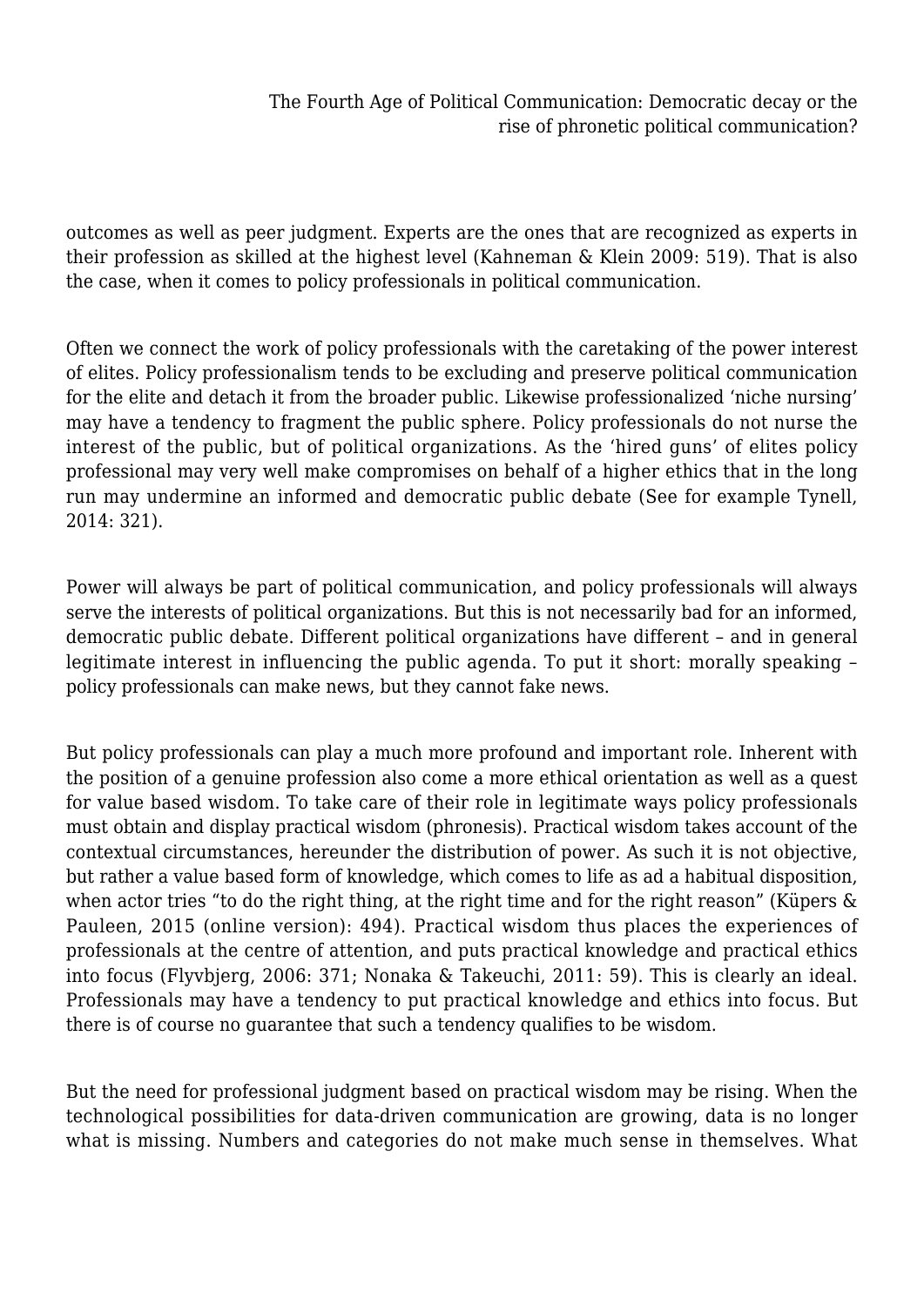instead becomes a challenge is the ability to ask clever questions of how to create public and political value. Only human narratives can make data meaningful and are able to expose the data to human justification. In other words: political, governmental and professional mindsets and values become a challenge and a key-asset. So, professional judgment may be even more important than before, and here policy professionals have a key-role to play.

Of course this is easier said than done. McGrath et al (2010: 338) argue that policy professionals are subjected to a double legitimacy-relationship, called window-in/window out. This means that policy professionals must both obtain legitimacy in the eyes of their organizational leadership. On the other hand they must also gain legitimacy in the eyes of external stakeholders. Such legitimacy may not be public or address the common good, but it can very well be so, if citizens, clients or media organizations are among the stakeholders.

There may not always be a conflict between window in and window out legitimacy, but often there is, and it is the task of policy professionals to navigate and handle this. Ideally, their navigation will be based on a phronetic form of political communication. Phronetic political communication should be based on simple questions, such us: Who benefits from your actions? And who loses? How do your actions affect the common good? What are the democratic consequences of your actions?

Though policy professionals should take the driver seat to impose a more ethical form of political communication, they may still benefit a lot from digitization. Proponents of professionalism often argue that professionals can make intuitive judgments during uncertain conditions and time-pressure. Based on their training, often yearlong experience and an increase of tacit knowledge many policy professionals believe that they are able to extract cues from the political environment and make skilled, intuitive judgments.

Sometimes professionals may be right, and in complex situation predictions made by experienced professionals can clearly be better than predictions made by inexperienced professionals. But most often professional judgement is flawed and based on simple heuristics. Also policy professional's assessments, prognoses, feedback mechanisms and learning abilities are often weak and based on heuristics. Lack of systematic approach and consistency are the spoilers of their ability to make intuitive expert judgment. History and politics is simply too complex to predict (Kahnemann & Klein 2009: 520). So the problem for policy professionals is that high-validity environments – and consequently opportunities to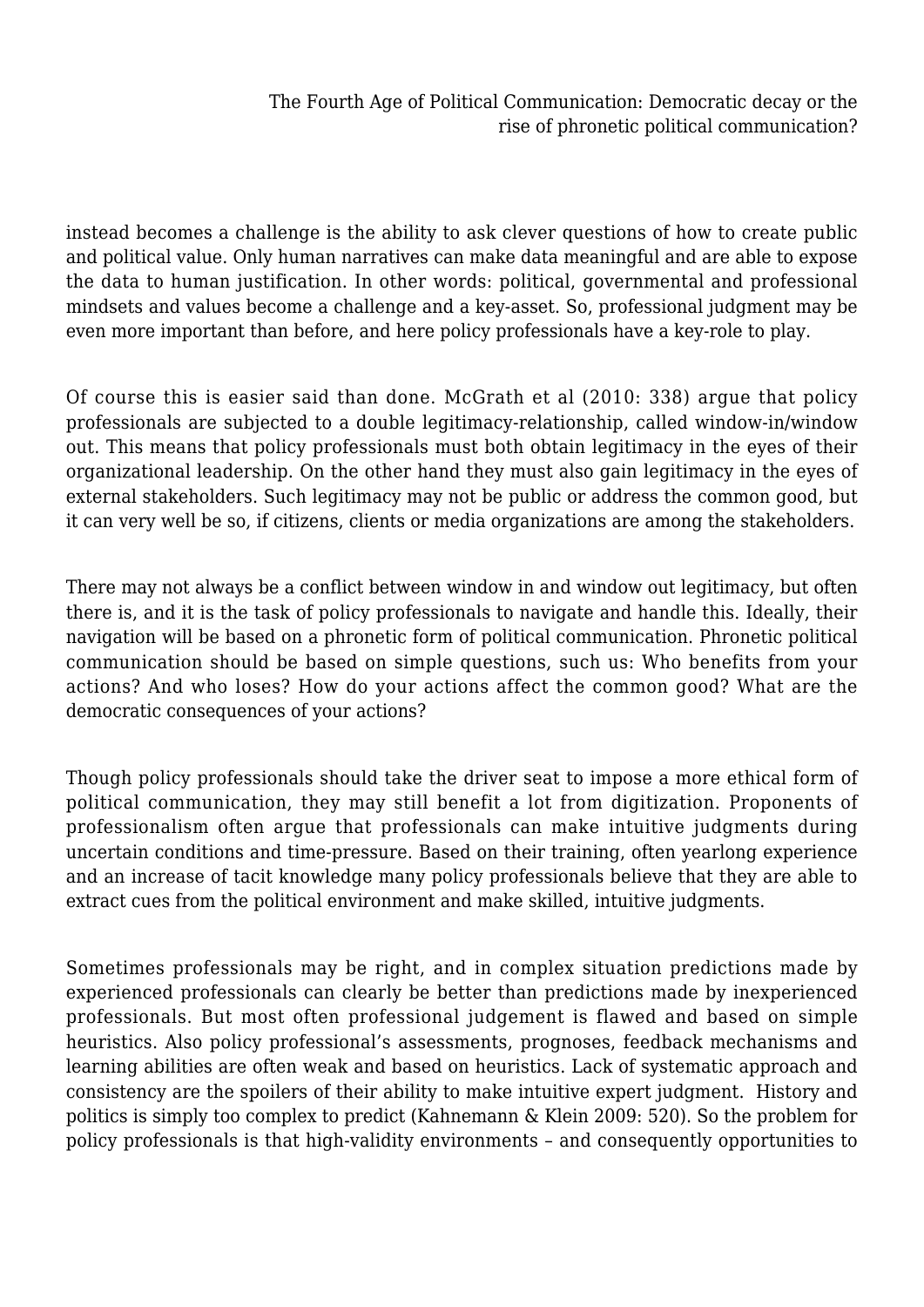learn – almost never exists in politics.

Furthermore, professionals, even skilled ones, have a tendency to stick to what they already know. In other words: professionals are often path-dependent. Actors tend to stick what they already know would work in one context, until they are no longer successful (Thornton et al 2012). Any form of intuitive judgment will likewise tend to be biased, since professionals will be guided by logic of appropriateness (March, 1991). In environments loaded with low validity, algorithms will perform better than humans. In such situations algorithms are more likely to find the weakly valid cues that judgment can be made upon. Furthermore, algorithms will be more consistent that humans. Humans get distracted; algorithms don't (Kahneman and Klein 2009: 523). The point made here is that digitization cannot replace humans in political communication, but it can very well help policy professionals to become wiser.

#### **Conclusion**

How does the role of policy professionals become essential in the fourth age of political communication? And how can policy professionals play a constructive role in the creation of an informed public debate?

Political communication is not just a front stage exercise in the form of marketing, framing and branding. Politics has not disappeared from the public arenas or have been crowded out by mediatization and digitization. Instead, as institutional logics digitization and mediatization are mixed and combined with other and more mature institutional logics – such as the market, the state and the profession. Policy professionals are the key actors in this development. Policy professionals have the potential to enact the role of institutional entrepreneurs and mix the different logics. While such a mix may very well lead us into democratic decay, based on elitism and a more centralized public debate, it may also hold fruitful potentials for a more democratic and ethical type of political communication.

Digitization may very likely alter the role of policy professionals, from hallway lobbyist, spin doctor or communication adviser towards a form of screen professional that uses sophisticated data systems in their intuitive judgment. Digitization can surely improve professional political communication, when it comes to a long range of standard procedures, such as oversight, surveillance and data collection. Policy professionals broadly recognize this. On the other hand digitization systems cannot be compassionate, dream or understand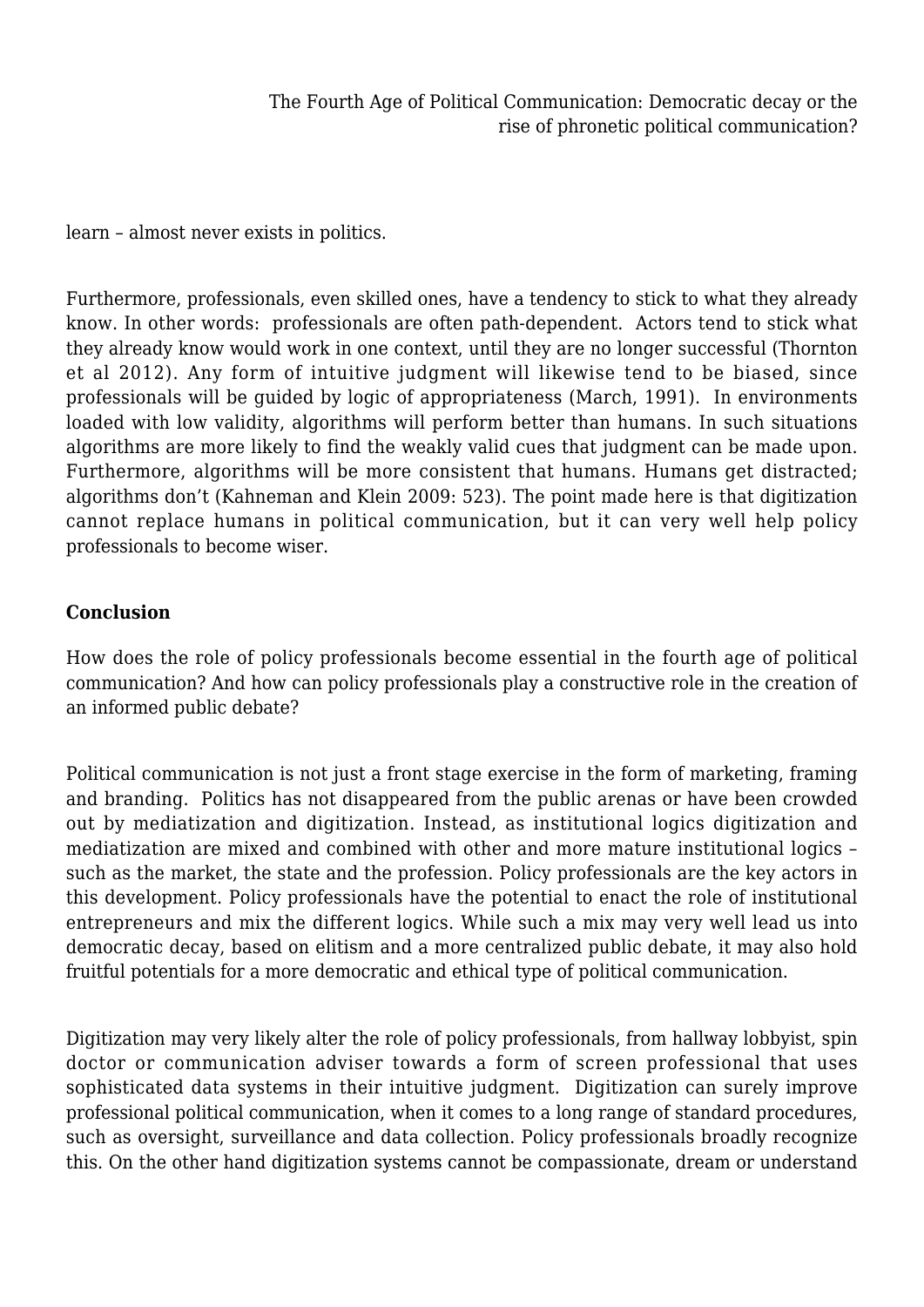common sense. They cannot exercise practical wisdom or create political outreach in campaigns. That is why digitization can make mindsets and the awareness of human and cultural values a key-asset, and that is why policy professionals cannot replace direct dialogue with citizens, media and stakeholders with data-driven campaigning. The belief in data-driven political communication, where algorithms substitute humans runs the risk of "automation bias". People tend to be passive and less vigilant when algorithms are in charge (Klein and Kahnemann 2009:524).

### **References**

Bennett, W. L., & Iyengar, S. (2008). A new era of minimal effects? the changing foundations of political communication. *Journal of Communication, 58*, 707–731.

Bennett, W. L., & Manheim, J. B. (2006). The one-step flow of communication. *The ANNALS of the American Academy of Political and Social Science, 608*(1), 213-232.

Binderkrantz, A. S., Christiansen, P. M., & Pedersen, H. H. (2015). Interest group access to the bureaucracy, parliament, and the media. [ ] *Governance, 28*(1), 95–112,.

Blach-Ørsten, M. (2016). Politikkens medialisering – et ny-institutionelt perspektiv. In S. Hjarvad (Ed.), [Medialisering. Mediernes rolle i social og kulturel forandring.] (pp. 185-215). Copenhagen: Hans Reitzels forlag.

Blumer, J. G. (2013). *The fourth age of political communication*. Workshop on Political Communication, the Free University of Berlin, September 12, 2013: Blumer, Jay G. doi[:http://www.fgpk.de/en/2013/gastbeitrag-von-jay-g-blumler-the-fourth-age-of-political-co](http://www.fgpk.de/en/2013/gastbeitrag-von-jay-g-blumler-the-fourth-age-of-political-communication-2/) [mmunication-2/](http://www.fgpk.de/en/2013/gastbeitrag-von-jay-g-blumler-the-fourth-age-of-political-communication-2/)

Esmark, A. (2012). Professionel politisk kommunikation i det lokale – en ny ledelsesudfordring? In J. Torfing (Ed.), *Ledelse efter kommunalreformen – sådan tackles de nye udfordringer.* (2nd ed., pp. 193-220). København: Jurist- og Økonomforbundets forlag.

Flyvbjerg, B. (2006). Making organization research matter. In S. Clegg, C. Hardy, T. Lawrence & W. R. Nord (Eds.), *The SAGE handbook of organization studies.* (pp. 370-387). London: SAGE Publications.

#### Friedland, R., & Alford R. (1991).

Bringing society back: Symbols, practices, and institutional contradictions In W. W. Powell, & P. DiMaggio J. (Eds.), *The new institutionalism in organizational analysis* (pp. 232–266)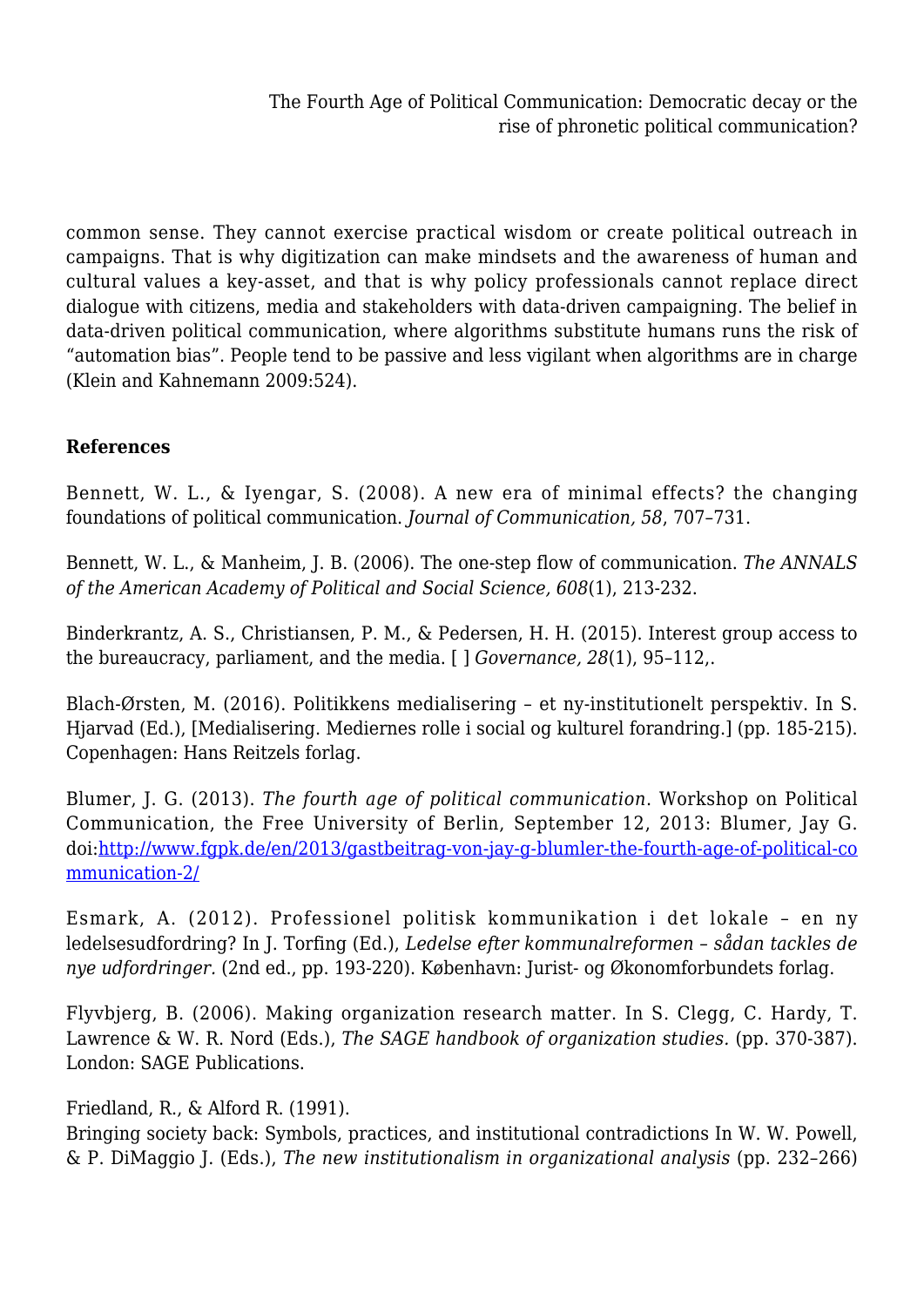University of Chicago Press.

Hegelund, S., & Mose, P. (2014). *Lobbyistens lommebog – politikere under pres.* København: Gyldendal.

Hjarvad, S. (Ed.). (2016). *Medialisering. mediernes rolle i social og kulturel forandring.* Copenhagen: Hans Reitzels forlag.

Kahneman, D., & Klein, G. (2009). Conditions for intuitive expertise. A failure to disagree. *American Psychologist, 64*(5), 515-526.

Küpers, W. M., & Pauleen, D. (2015 (online version)). Learning wisdom: Embodied and artiful approaches to management education. *Scandinavian Journal of Management,* doi[:http://dx.doi.org/10.1016/j.scaman.2015.08.003](http://dx.doi.org/10.1016/j.scaman.2015.08.003)

March, J. G. (1991). *Social science and the myth of rationality*. University of California: Speech at the School of Social Sciences, University of California.

Marsh, D., & Fawcett, P. (2011). Branding, politics and democracy. *Policy Studies, 32*(5), 515-530.

Mayer-Schönberger, V., & Cukier, K. (2013). *BIG DATA. A revolution that will transform how we live, work, and think.* Boston – New York: Houghton Mifflin Harcourt.

Mazzoleni, G., & Schulz, W. (1999). "Mediatization" of politics: A challenge for democracy? *Political Communication, 16*, 247-261.

McGrath, C., Moss, D., & Harris, P. (2010). The evolving discipline of public affairs. *Journal of Public Affairs, 10*, 335-352.

Merkelsen, H. (2007). *Magt og medier. en introduktion.* Frederiksberg: Forlaget Samfundslitteratur.

Meyer, R. E., & Hammerschmid, G. (2006). Changing institutional logics and executive identities: A managerial challenge to public administration. *American Behavioral Scientist, 49*(7), 1000.

Moss, D., McGrath, C., Tonge, J., & Harris, P. (2012). Exploring the management of the corporate public affairs function in a dynamic global environment. *Journal of Public Affairs, 12*(1), 47-50.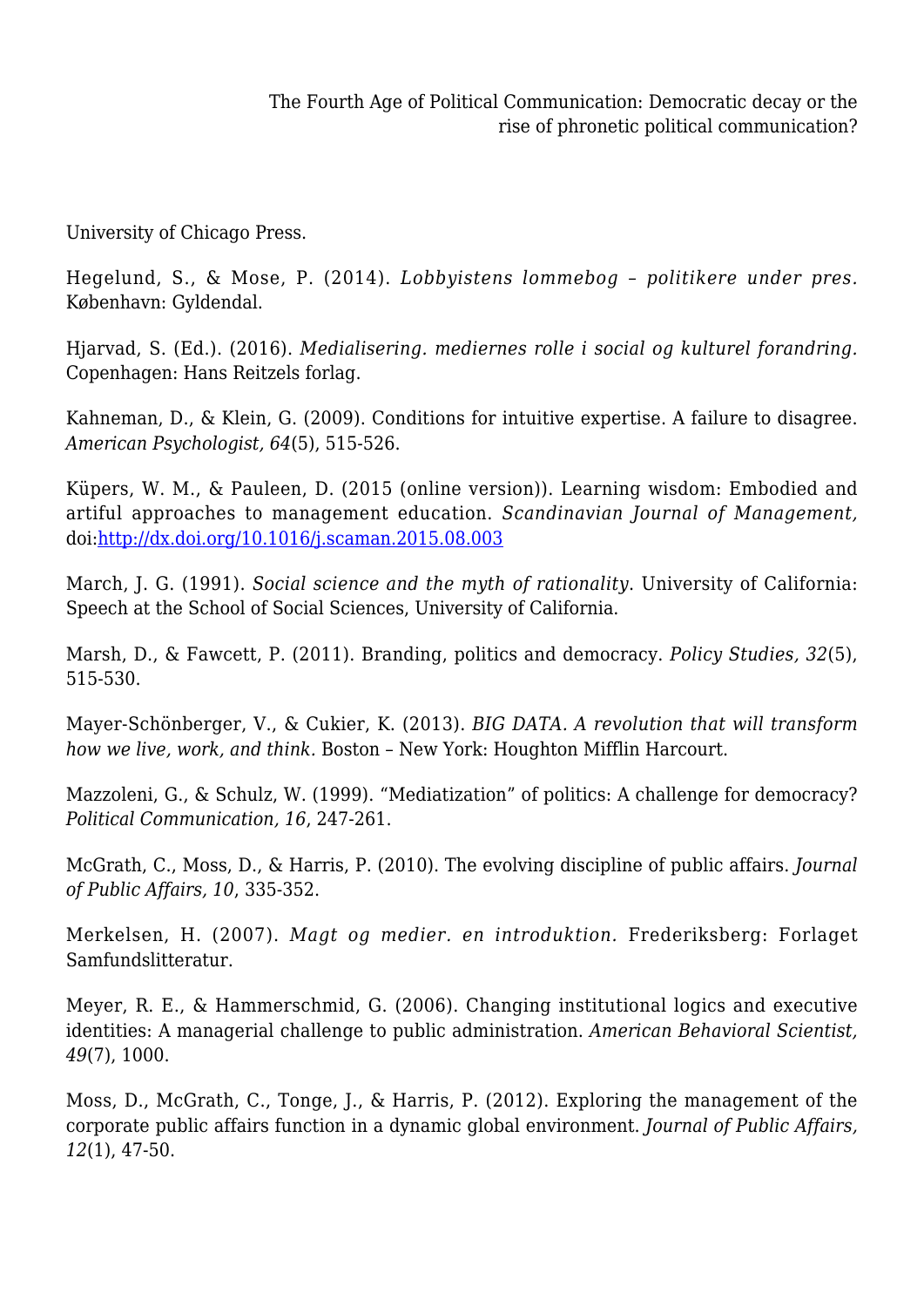Nickerson, D. W., & Rogers, T. (2014). Political campaigns and big data. *The Journal of Economic Perspectives, 28*(2), 51-73.

Nielsen, K., & Pedersen, O. K. (1989). Fra blandingsøkonomi til forhandlingsøkonomi. mod et nyt paradigme? In K. K. Klausen, & T. H. Nielsen (Eds.), *Stat og marked – fra leviathan og usynlig hånd til forhandlingsøkonomi* () Jurist- og Økonomforbundets Forlag.

Nonaka, I., & Takeuchi, H. (2011). The big idea: The wise leader. *Harvard Business Review,* (1)

Olsen, J. P. (2006). Maybe it is time to rediscover bureaucracy. *Journal of Public Administration Research and Theory, 16*, 1-24.

Pache, A., & Santos, F. (2010). When worlds collide: The internal dynamics of organizational responses to conflicting institutional demands. *Academy of Management Review, 35*(3), 455-476.

Pedersen, J. S., & Aagaard, P. (2015). *Er du dirigent eller dukke? leder i en reformtid*. København: Gyldendal.

Pedersen, O. K. (2006). Corporatisme and beyond: The negotiated economy. In J. Campbell, J. Hall & O. K. Pedersen (Eds.), *National identity and the varieties of capitalisme: The danish experience* ()

Reay, T., & Hinings, C. R. (2009). Managing the rivalry of competing institutional logics. *Organization Studies, 30*(06), 629.

Smith, B. (2015). *Embedsmanden i det moderne folkestyre.* Denmark: Jurist- og Økonomforbundets forlag.

Strömbäck, J. (2008). Four phases of mediatization: An analysis of the mediatization of politics. *The International Journal of Press/Politics, 13*, 228.

Thornton, P. H., Ocasio, W., & Lounsbury, M. (2012). *The institutional logics perspective*. Oxford: Oxford University Press.

Tynell, J. (2014). *Mørkelygten. embedsmænd fortæller om politisk tilskæring af tal, jura og fakta.* Frederiksberg: Samfundslitteratur.

Whelan, C. (2012). *Big data and the democratisation of decisions*. The Economist.